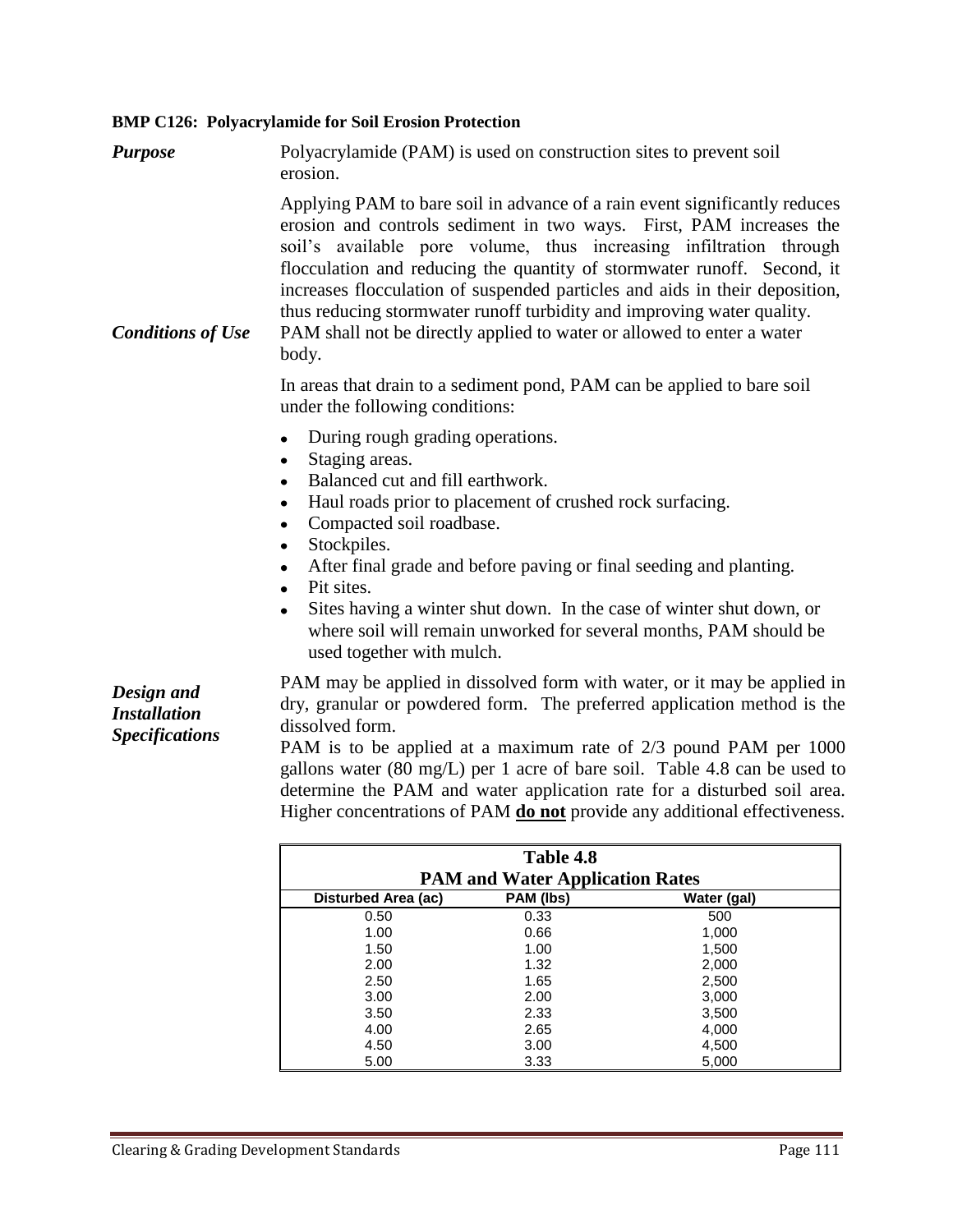The Preferred Method:

- Pre-measure the area where PAM is to be applied and calculate the amount of product and water necessary to provide coverage at the specified application rate (2/3 pound PAM/1000 gallons/acre).
- PAM has infinite solubility in water, but dissolves very slowly. Dissolve pre-measured dry granular PAM with a known quantity of clean water in a bucket several hours or overnight. Mechanical mixing will help dissolve the PAM. Always add PAM to water - not water to PAM.
- Pre-fill the water truck about 1/8 full with water. The water does not have to be potable, but it must have relatively low turbidity – in the range of 20 NTU or less.
- Add PAM / Water mixture to the truck
- Completely fill the water truck to specified volume.
- Spray PAM/Water mixture onto dry soil until the soil surface is uniformly and completely wetted.

## An Alternate Method:

PAM may also be applied as a powder at the rate of 5 lbs. per acre. This must be applied on a day that is dry. For areas less than 5-10 acres, a hand-held "organ grinder" fertilizer spreader set to the smallest setting will work. Tractor-mounted spreaders will work for larger areas.

The following shall be used for application of PAM:

- PAM shall be used in conjunction with other BMPs and not in place of other BMPs.
- Do not use PAM on a slope that flows directly into a stream or wetland. The stormwater runoff shall pass through a sediment control BMP prior to discharging to surface waters.
- Do not add PAM to water discharging from site.
- When the total drainage area is greater than or equal to 5 acres, PAM treated areas shall drain to a sediment pond.
- Areas less than 5 acres shall drain to sediment control BMPs, such as a minimum of 3 check dams per acre. The total number of check dams used shall be maximized to achieve the greatest amount of settlement of sediment prior to discharging from the site. Each check dam shall be spaced evenly in the drainage channel through which stormwater flows are discharged off-site.
- On all sites, the use of silt fence shall be maximized to limit the discharges of sediment from the site.
- All areas not being actively worked shall be covered and protected from rainfall. PAM shall not be the only cover BMP used.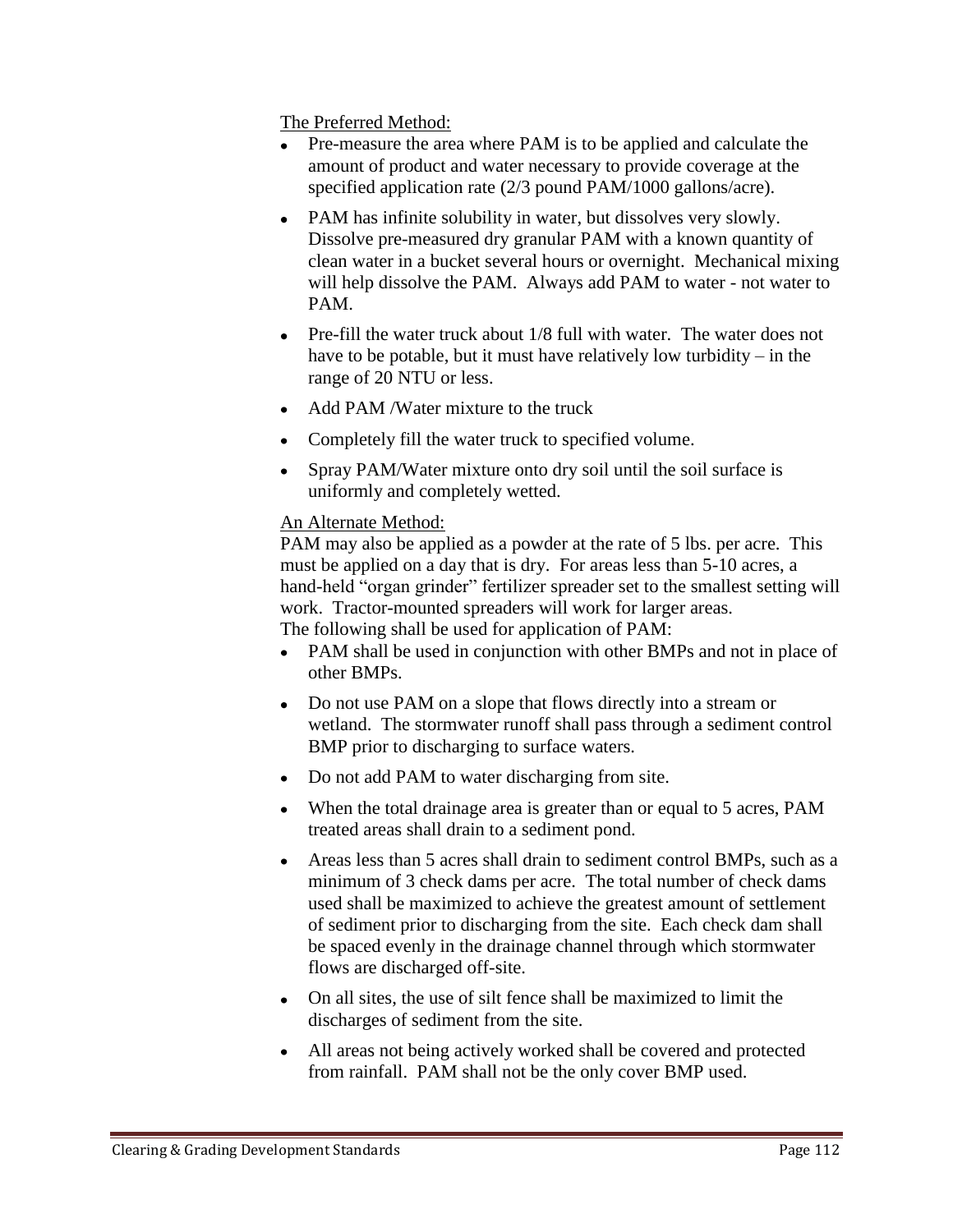- PAM can be applied to wet soil, but dry soil is preferred due to less sediment loss.
- PAM will work when applied to saturated soil but is not as effective as applications to dry or damp soil.
- Keep the granular PAM supply out of the sun. Granular PAM loses its effectiveness in three months after exposure to sunlight and air.
- Proper application and re-application plans are necessary to ensure total effectiveness of PAM usage.
- PAM, combined with water, is very slippery and can be a safety hazard. Care must be taken to prevent spills of PAM powder onto paved surfaces. During an application of PAM, prevent over-spray from reaching pavement as pavement will become slippery. If PAM powder gets on skin or clothing, wipe it off with a rough towel rather than washing with water-this only makes cleanup messier and take longer.
- Some PAMs are more toxic and carcinogenic than others. Only the most environmentally safe PAM products should be used.

The specific PAM copolymer formulation must be anionic. **Cationic PAM shall not be used in any application because of known aquatic toxicity problems.** Only the highest drinking water grade PAM, certified for compliance with ANSI/NSF Standard 60 for drinking water treatment, will be used for soil applications. Recent media attention and high interest in PAM has resulted in some entrepreneurial exploitation of the term "polymer." All PAM are polymers, but not all polymers are PAM, and not all PAM products comply with ANSI/NSF Standard 60. PAM use shall be reviewed and approved by the City. The Washington State Department of Transportation (WSDOT) has listed approved PAM products on their web page.

- PAM designated for these uses should be "water soluble" or "linear" or "non-crosslinked". Cross-linked or water absorbent PAM, polymerized in highly acidic (pH<2) conditions, are used to maintain soil moisture content.
- The PAM anionic charge density may vary from 2-30 percent; a value of 18 percent is typical. Studies conducted by the United States Department of Agriculture (USDA)/ARS demonstrated that soil stabilization was optimized by using very high molecular weight (12- 15 mg/mole), highly anionic (>20% hydrolysis) PAM.
- PAM tackifiers are available and being used in place of guar and alpha plantago. Typically, PAM tackifiers should be used at a rate of no more than 0.5-1 lb. per 1000 gallons of water in a hydromulch machine. Some tackifier product instructions say to use at a rate of 3 –